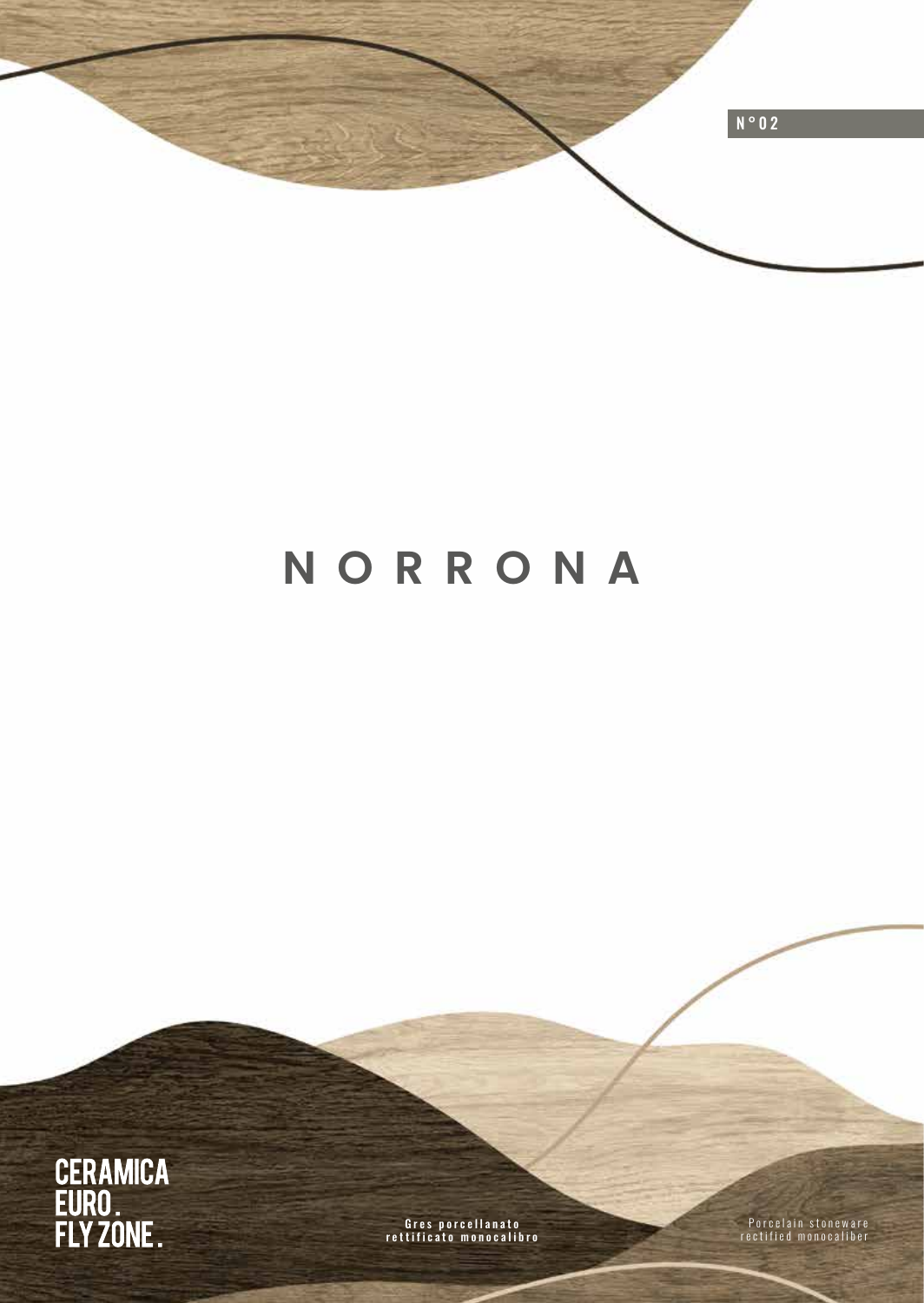# **NORRONA**



3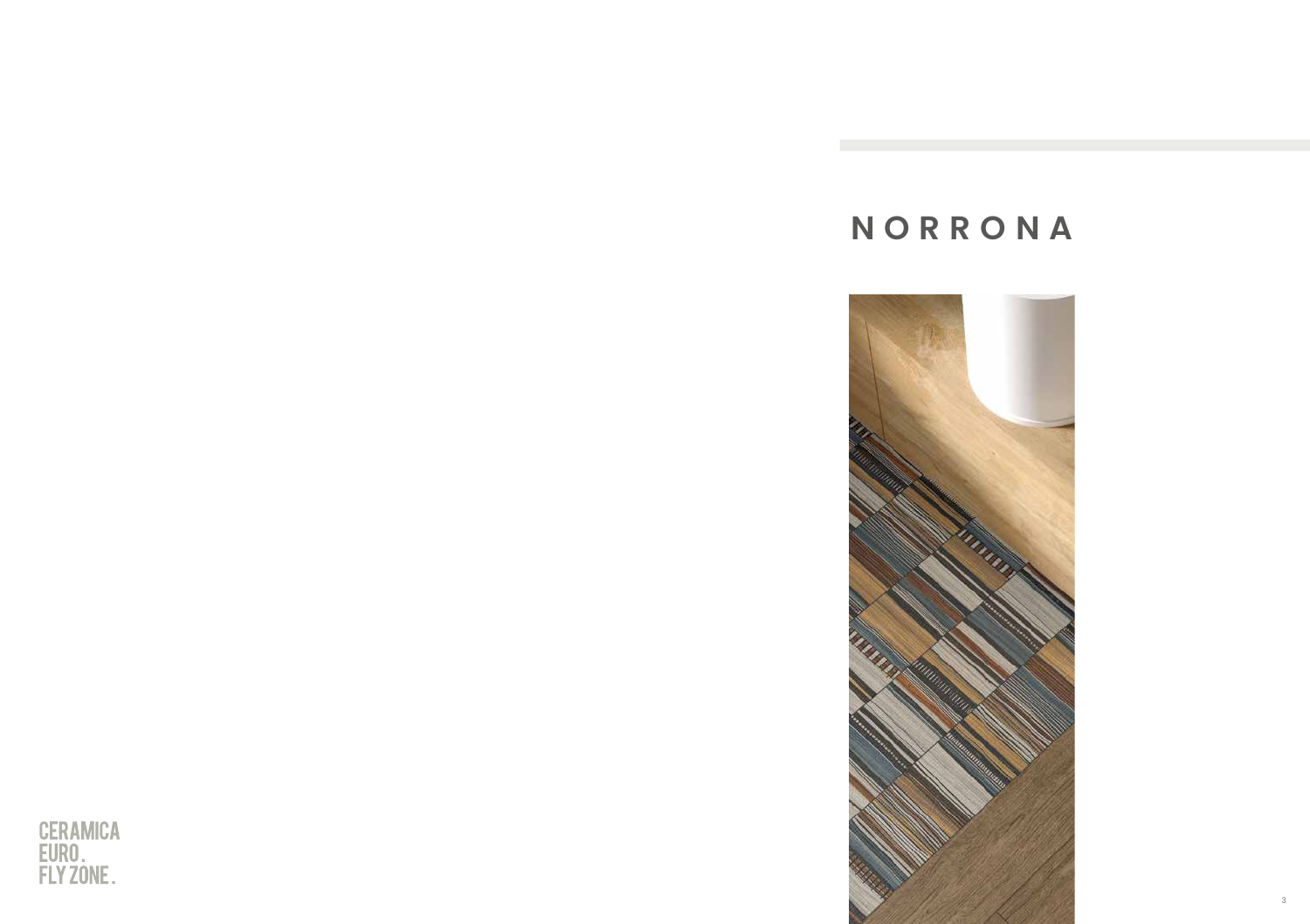### Gres porcellanato rettificato monocalibro

Porcelain stoneware rectified monocaliber

Wengé

0 I



Natural Natural



0 2

4 5

03



Brown

0 4

Honey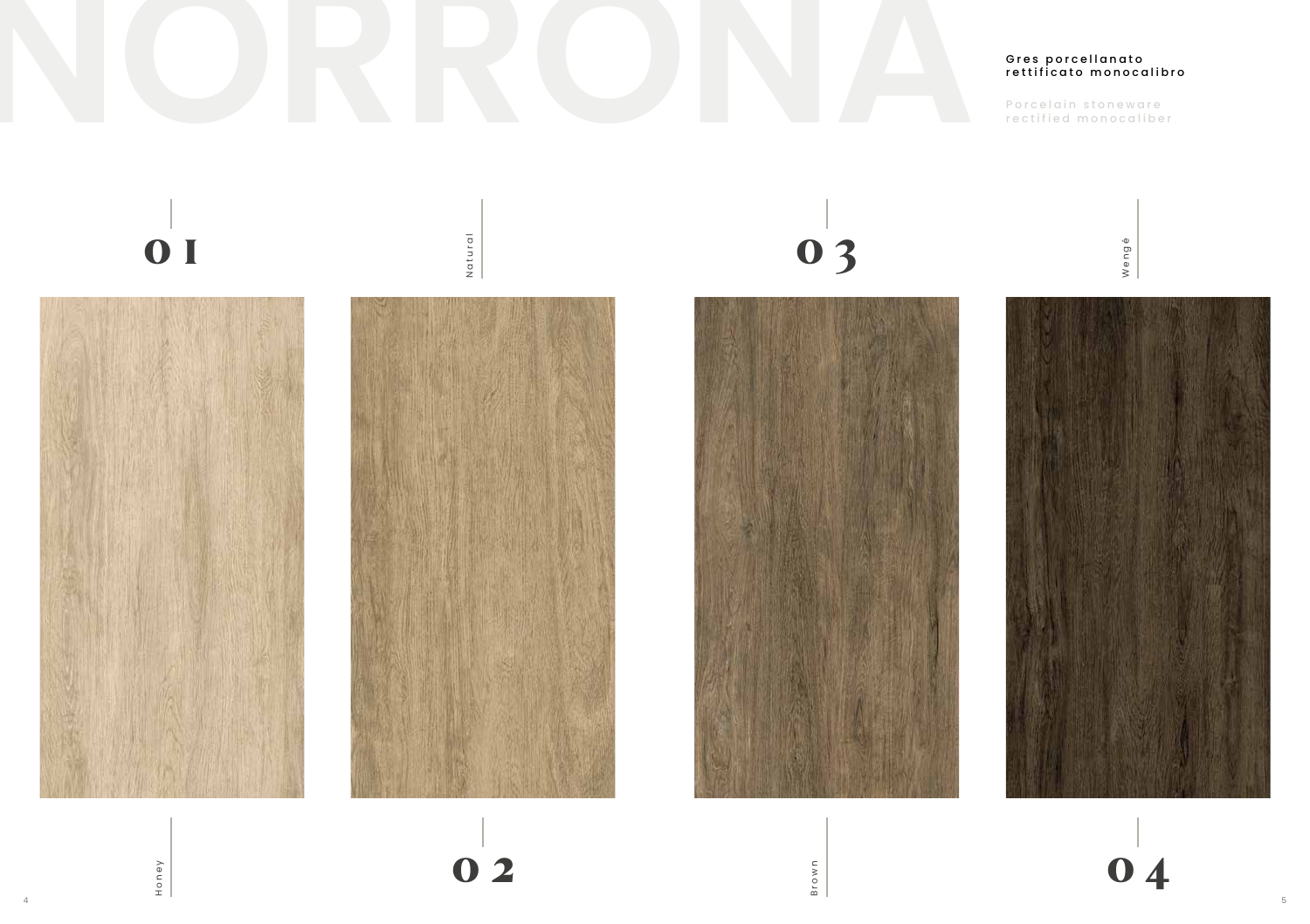

# 20x120

**NAZCA**<br>WENGÉ  $WENGE$ 

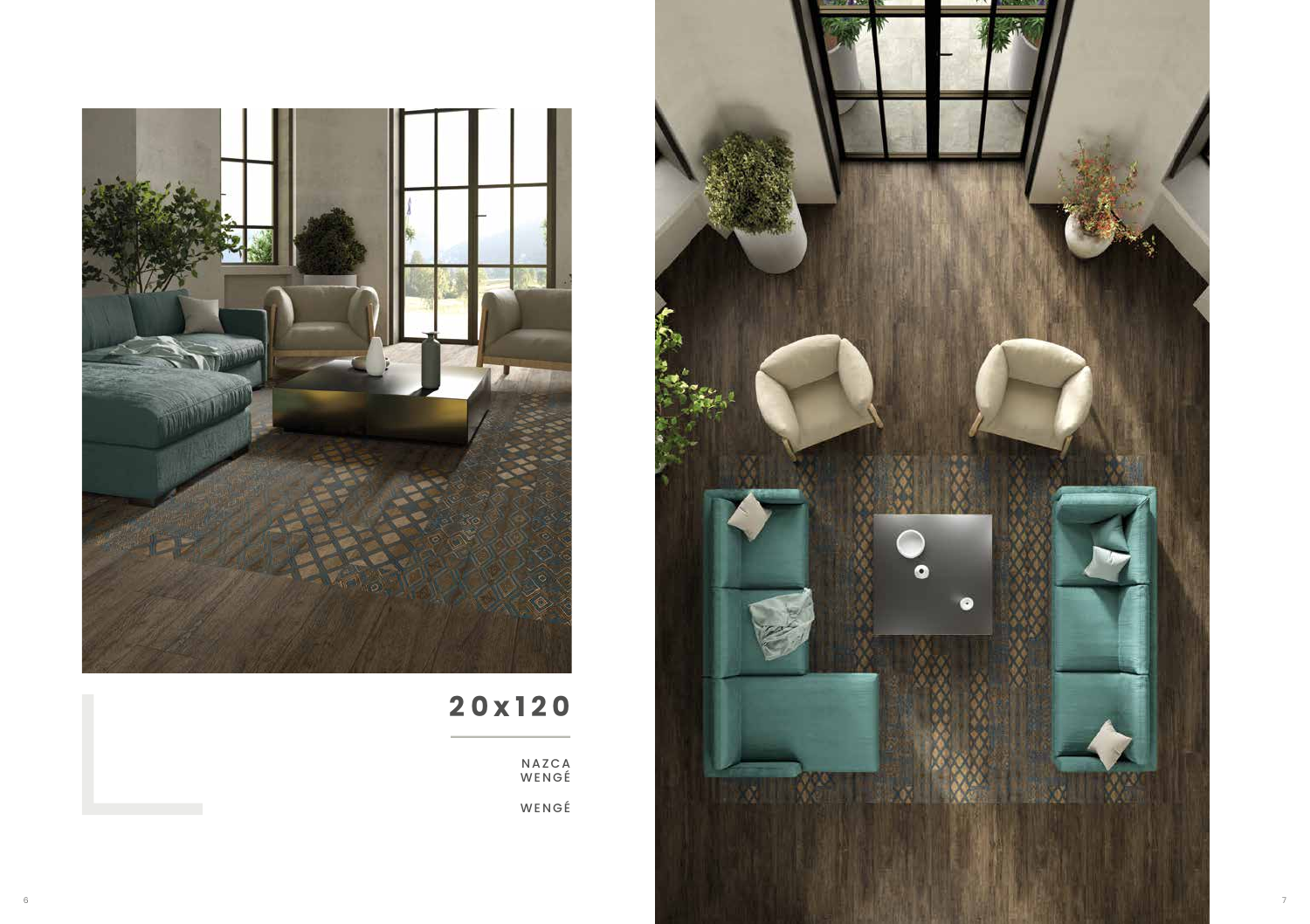



### **3 0x9 0**

PALETTE BLUE

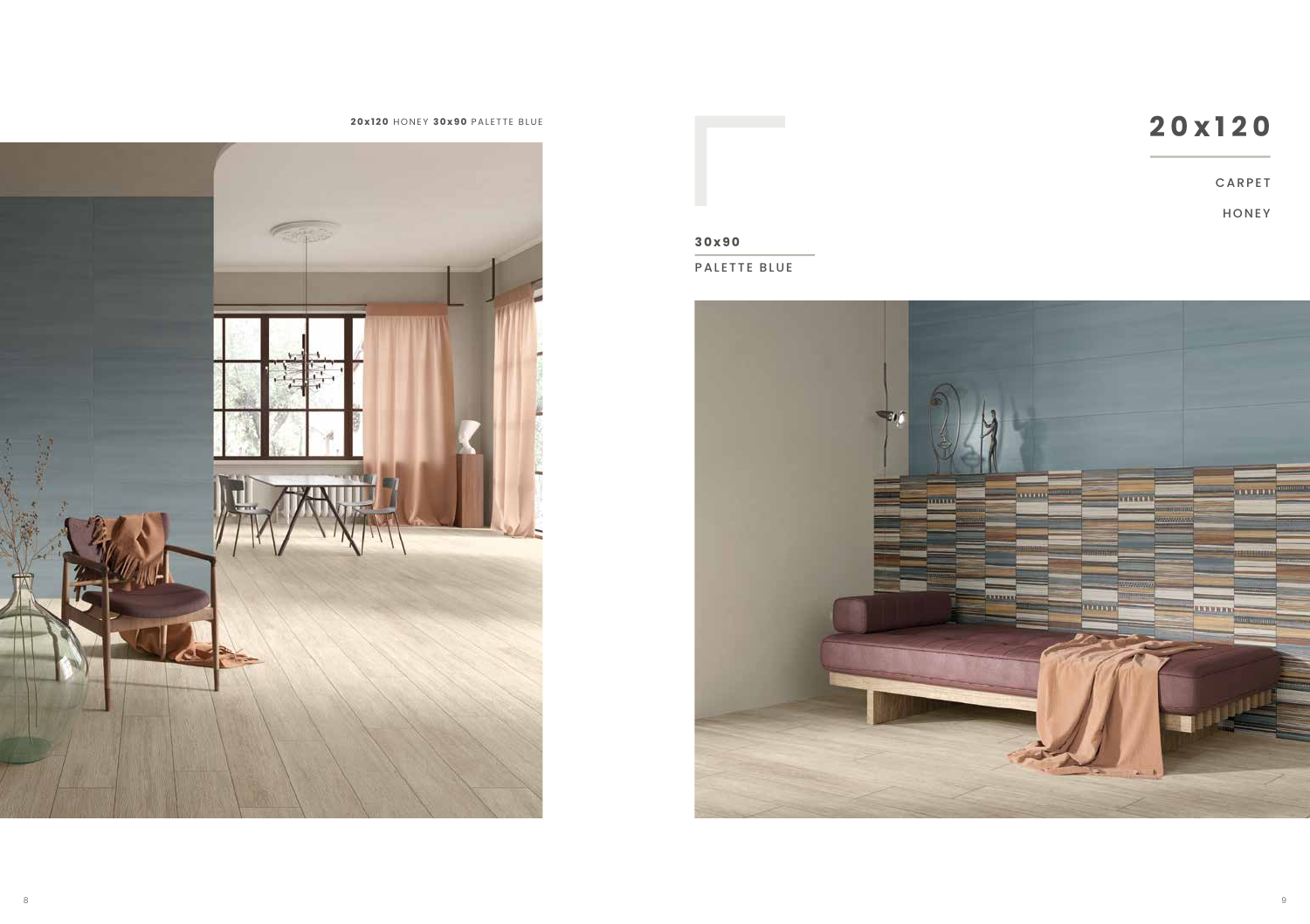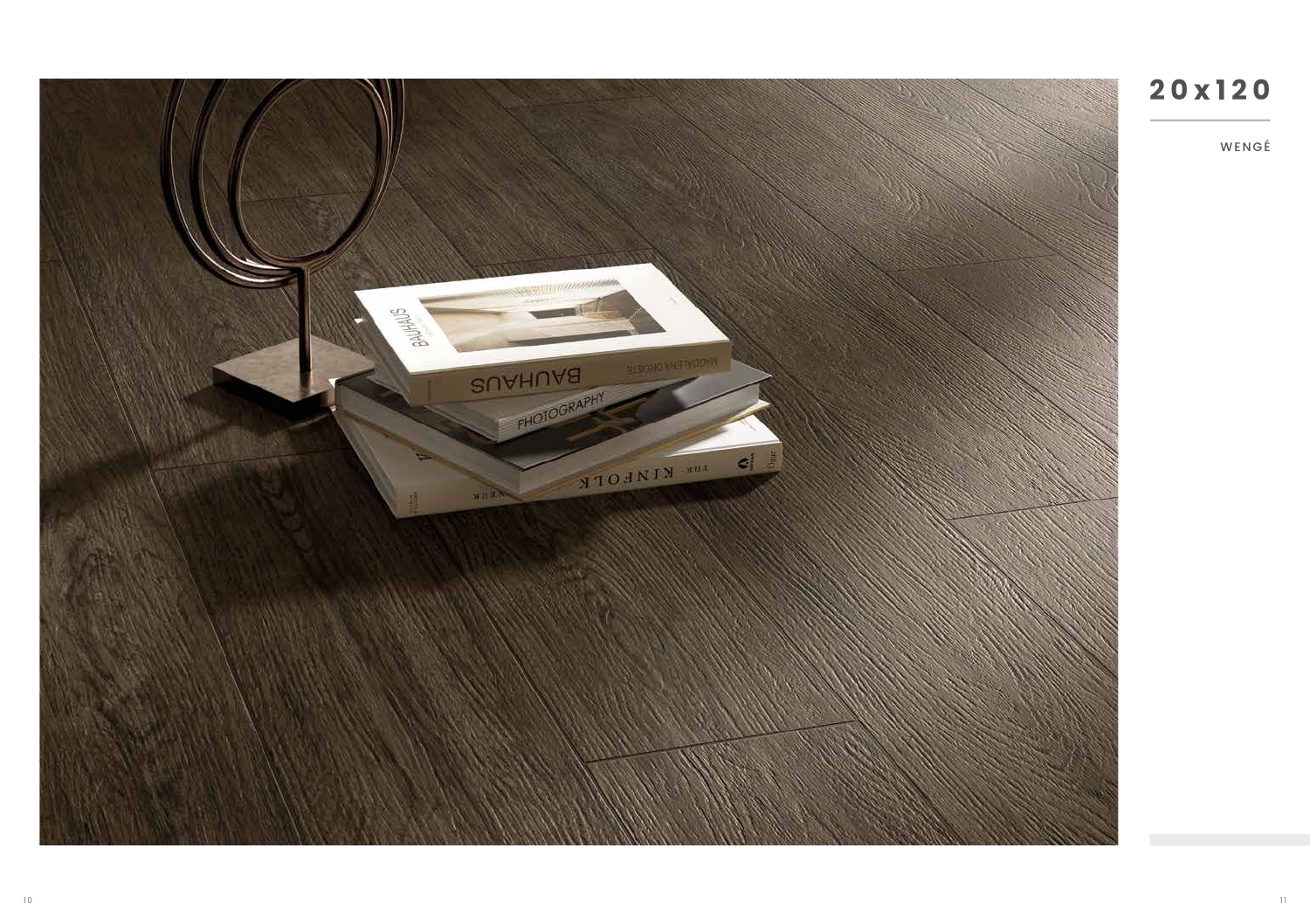

# **20x120**

CARPET





**2 0x120** BROWN **|** CARPET **30x90** PALETTE VERT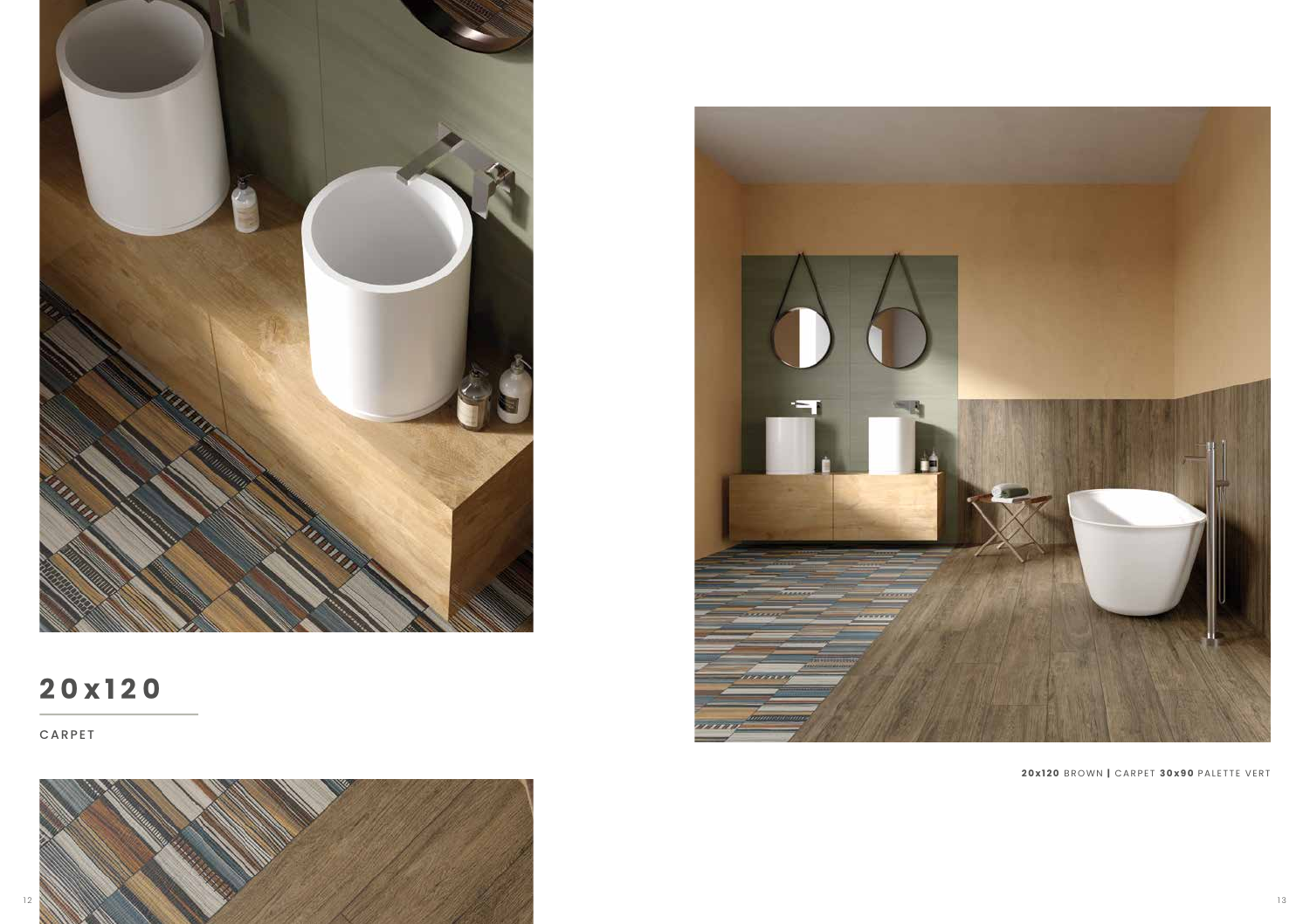## **20x120**

NATURAL

# **20x120**

NAZCA MIX



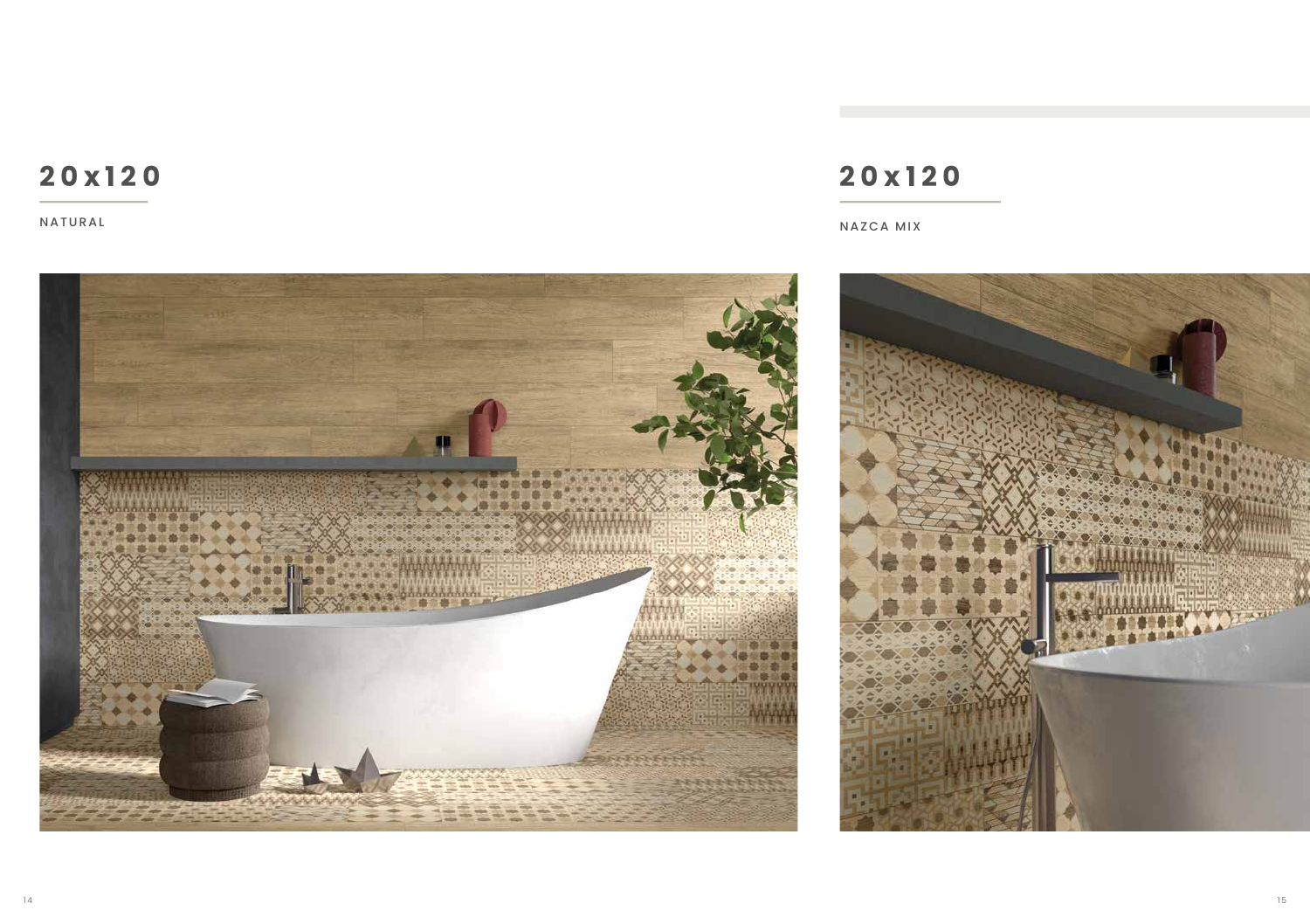# **RONA**

| 20x120 8"x48"              | <b>R10</b> |
|----------------------------|------------|
| 20NORHO Honey RTT          | 116 MQ     |
| <b>20NORNA</b> Natural RTT | 116 MQ     |
| <b>20NORBR</b> Brown RTT   | 116 MQ     |
| <b>20NORWE</b> Wengé RTT   | 116 MQ     |



# ● 中心 TA.

**20NORNAMI** Nazca Mix R10<br>116 **MQ** 



20NORNAWE Nazca Wengé R10 116 MQ



# **R S** 20NORNAMI Nazca Mix R10

### $\frac{V}{\sqrt{2}}$  9 mm

20x120 cm 8"x48 "

**GRES PORCELLANATO** PORCELAIN STONEWARE **RETTIFICATO** . RECTIFIED



Conforme . According to UNI EN 14411/ISO 13006 - G BIa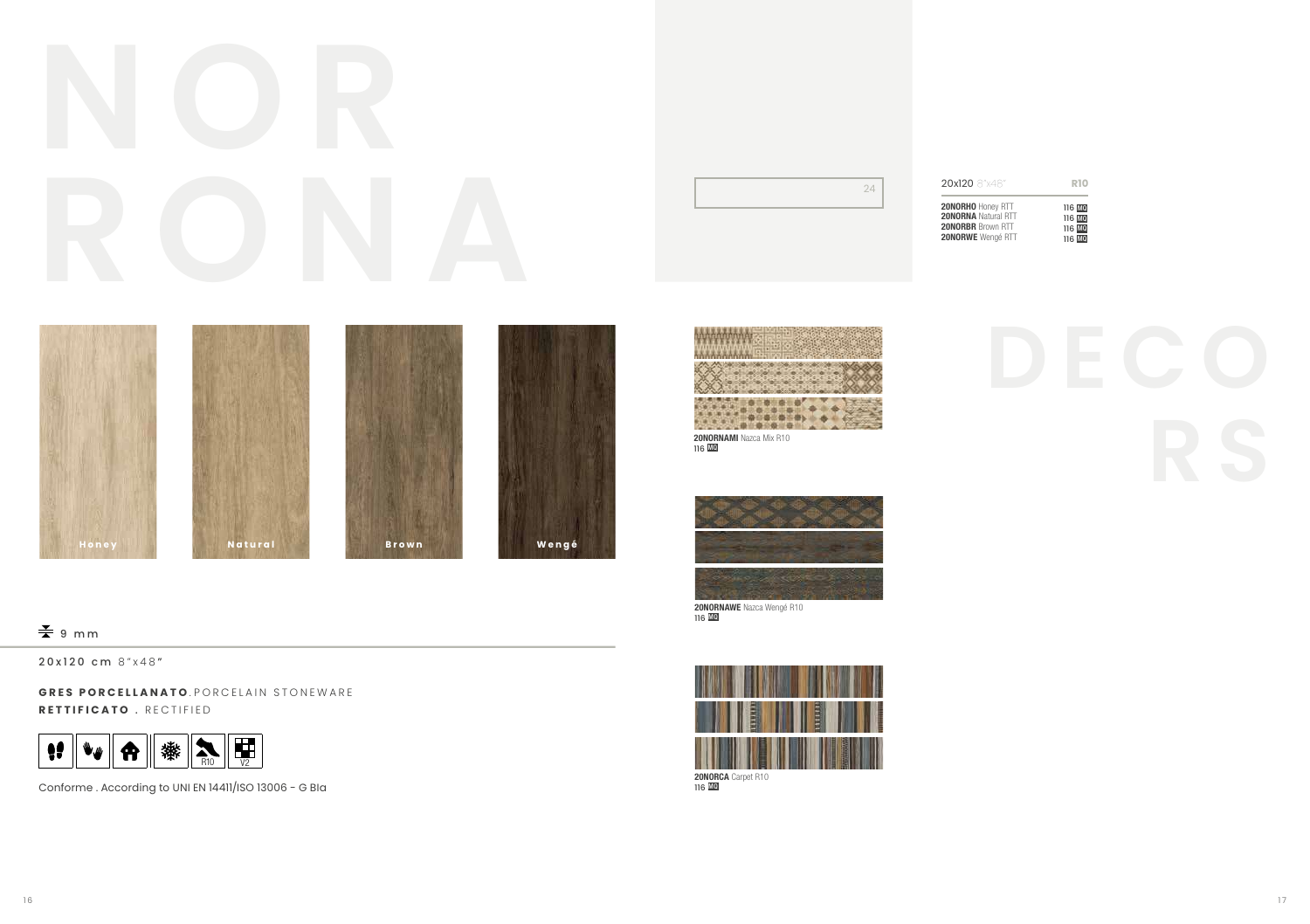

| <b>6BATNOHO</b> Battiscopa Honey<br>35<br><b>6BATNONA</b> Battiscopa Natural<br>35<br><b>6BATNOBR</b> Battiscopa Brown<br>35<br><b>6BATNOWE</b> Battiscopa Wengé<br>35<br>33x120x3 13.20"x48"x1.2"<br>$2x - 7$<br>$\mathbf{\ast}$ 267<br><b>GRANORHO</b> Gradino Honey<br>$\ast$ 267<br><b>GRANORNA</b> Gradino Natural<br><b>GRANORBR</b> Gradino Brown<br>$\mathbf{\ast}$ 267 | $\approx$ 267<br><b>GRANORWE</b> Gradino Wengé<br>Special trims | 33x120x3 13.20"x48"x1.2"<br>$2x - 3$ | <b>ANGNORHO</b> Angolare Costa Retta DX Honey<br>$\ast$ 290 | 6x120 2.4"x48" | 6x 包 |  |  |
|---------------------------------------------------------------------------------------------------------------------------------------------------------------------------------------------------------------------------------------------------------------------------------------------------------------------------------------------------------------------------------|-----------------------------------------------------------------|--------------------------------------|-------------------------------------------------------------|----------------|------|--|--|
|                                                                                                                                                                                                                                                                                                                                                                                 |                                                                 |                                      |                                                             |                |      |  |  |
|                                                                                                                                                                                                                                                                                                                                                                                 |                                                                 |                                      |                                                             |                |      |  |  |
|                                                                                                                                                                                                                                                                                                                                                                                 |                                                                 |                                      |                                                             |                |      |  |  |
| <b>ANGNORNA</b> Angolare Costa Retta DX Natural<br>$\ast$ 290<br><b>ANGNORBR</b> Angolare Costa Retta DX Brown<br>$\ast$ 290                                                                                                                                                                                                                                                    |                                                                 |                                      |                                                             |                |      |  |  |
| <b>ANGNORWE</b> Angolare Costa Retta DX Wengé<br>$\ast$ 290                                                                                                                                                                                                                                                                                                                     |                                                                 |                                      |                                                             |                |      |  |  |
| <b>ANGNORHOSX</b> Angolare Costa Retta SX Honey<br>$\frac{1}{290}$<br>$\ast$ 290                                                                                                                                                                                                                                                                                                |                                                                 |                                      |                                                             |                |      |  |  |
| <b>ANGNORNASX</b> Angolare Costa Retta SX Natural<br><b>ANGNORBRSX</b> Angolare Costa Retta SX Brown<br>$\ast$ 290                                                                                                                                                                                                                                                              |                                                                 |                                      |                                                             |                |      |  |  |
| <b>ANGNORWESX</b> Angolare Costa Retta SX Wengé<br>$\mathbf{*}$ 290                                                                                                                                                                                                                                                                                                             |                                                                 |                                      |                                                             |                |      |  |  |
| <b>ANGNORHODS</b> Angolare Costa Retta DS Honey<br>$* 303$                                                                                                                                                                                                                                                                                                                      |                                                                 |                                      |                                                             |                |      |  |  |
| <b>ANGNORNADS</b> Angolare Costa Retta DS Natural<br>$* 303$<br><b>ANGNORBRDS</b> Angolare Costa Retta DS Brown<br>$* 303$                                                                                                                                                                                                                                                      |                                                                 |                                      |                                                             |                |      |  |  |

### **NORRONA** spessore thickness pz/box mq/box kg/box box/pal mq/pal kg/pal fascia prezzo<br>price range 20x120 Norrona R10 9 mm 6 1,44 27,78 36 51,84 1000,08 116 MQ 20x120 Norrona Dec. R10 9 mm 6 1,44 27,78 36 51,84 1000,08 116 MQ

### **CARATTERISTICHE TECNICHE .** TECHNICAL FEATURES

Norma Di Riferimento / Specification Reference UNI EN 14411/ISO 13006 Appendice G Bla GL

| Caratteristica tecnica<br>Technical feature                                                 | <b>Norma</b><br>Norm                                                | <b>NORRONA</b>                                                |
|---------------------------------------------------------------------------------------------|---------------------------------------------------------------------|---------------------------------------------------------------|
| LUNGHEZZA E LARGHEZZA<br>LENGTH AND WIDTH                                                   |                                                                     | CONFORME<br>IN ACCORDANCE                                     |
| <b>SPESSORE</b><br>THICKNESS                                                                |                                                                     | CONFORME<br>IN ACCORDANCE                                     |
| RETTILINEITÀ SPIGOLI<br>STRAIGHTNESS OF SIDES                                               | UNI EN ISO                                                          | CONFORME<br>IN ACCORDANCE                                     |
| ORTOGONALITÀ<br>RECTANGULARITY                                                              | 10545-2                                                             | CONFORME<br>IN ACCORDANCE                                     |
| PLANARITÀ<br>SURFACE FLATNESS                                                               |                                                                     | CONFORME<br>IN ACCORDANCE                                     |
| <b>ASPETTO</b><br>ASPECT                                                                    |                                                                     | CONFORME<br>IN ACCORDANCE                                     |
| ASSORBIMENTO D'ACQUA<br>WATER ABSORPTION                                                    | UNI EN ISO<br>10545-3                                               | $\leq 0.5\%$                                                  |
| RESISTENZA A FLESSIONE<br>FLEXURAL STRENGTH                                                 | UNI EN ISO                                                          | $\geq$ 35 N/mm <sup>2</sup>                                   |
| <b>MODULO DI ROTTURA</b><br>BREAKING STRENGTH                                               | 10545-4                                                             | $\geq$ 1300 N                                                 |
| DETERMINAZIONE DELLA RESISTENZA ALL'URTO<br>DETERMINATION OF IMPACT RESISTANCE              | UNI EN ISO<br>10545-5                                               | 0,90                                                          |
| RESISTENZA ALL'ABRASIONE (METODO PEI)<br>ABRASION RESISTANCE (PEI-METHOD)                   | UNI EN ISO<br>10545-7                                               | DA 3 A 5 IN BASE AL COLORE<br>FROM 3 TO 5, ACCORDING TO COLOR |
| COEFFICIENTE DI DILATAZIONE TERMICA LINEARE<br>THERMAL EXPANSION COEFFICIENT                | UNI EN ISO<br>10545-8                                               | $(5,7\div 5,9)$ X 10 <sup>-6</sup> / <sup>o</sup> C           |
| RESISTENZA AGLI SBALZI TERMICI<br>THERMAL SHOCK RESISTANCE                                  | UNI EN ISO<br>10545-9                                               | <b>RESISTENTE</b><br>RESISTANT                                |
| DETERMINAZIONE DELLA DILATAZIONE DOVUTA ALL'UMIDITA'<br>DETERMINATION OF MOISTURE EXPANSION | UNI EN ISO<br>10545-10                                              | $0,0$ mm/m                                                    |
| DETERMINAZIONE DELLA RESISTENZA AL CAVILLO<br>DETERMINATION OF CRAZING RESISTANCE           | UNI EN ISO<br>10545-11                                              | <b>RESISTENTE</b><br>RESISTANT                                |
| RESISTENZA AL GELO<br>FROST RESISTANCE                                                      | UNI EN ISO<br>10545-12                                              | <b>INGELIVO</b><br>FROST-RESISTANT                            |
| RESISTENZA AGLI AGENTI CHIMICI<br>RESISTANCE TO CHEMICALS                                   | UNI EN ISO<br>10545-13                                              | <b>MINIMO CLASSE B</b><br>MINIMUM CLASS B                     |
| RESISTENZA ALLE MACCHIE<br>STAIN RESISTANCE                                                 | UNI EN ISO<br>10545-14                                              | <b>MINIMO CLASSE 3</b><br>MINIMUM CLASS 3                     |
| RESISTENZA ALLO SCIVOLAMENTO<br>SLIP RESISTANCE                                             | DIN 51130<br>C.o.F B.C.R./D.M. 236 14/6/89<br>D.C.o.F / ANSI A326.3 | R <sub>10</sub><br>$\mu > 0,40$<br>>0,42                      |
| REAZIONE AL FUOCO<br>REACTION TO FIRE                                                       | 96/603/CE                                                           | $A1_{FL}$ /A1                                                 |